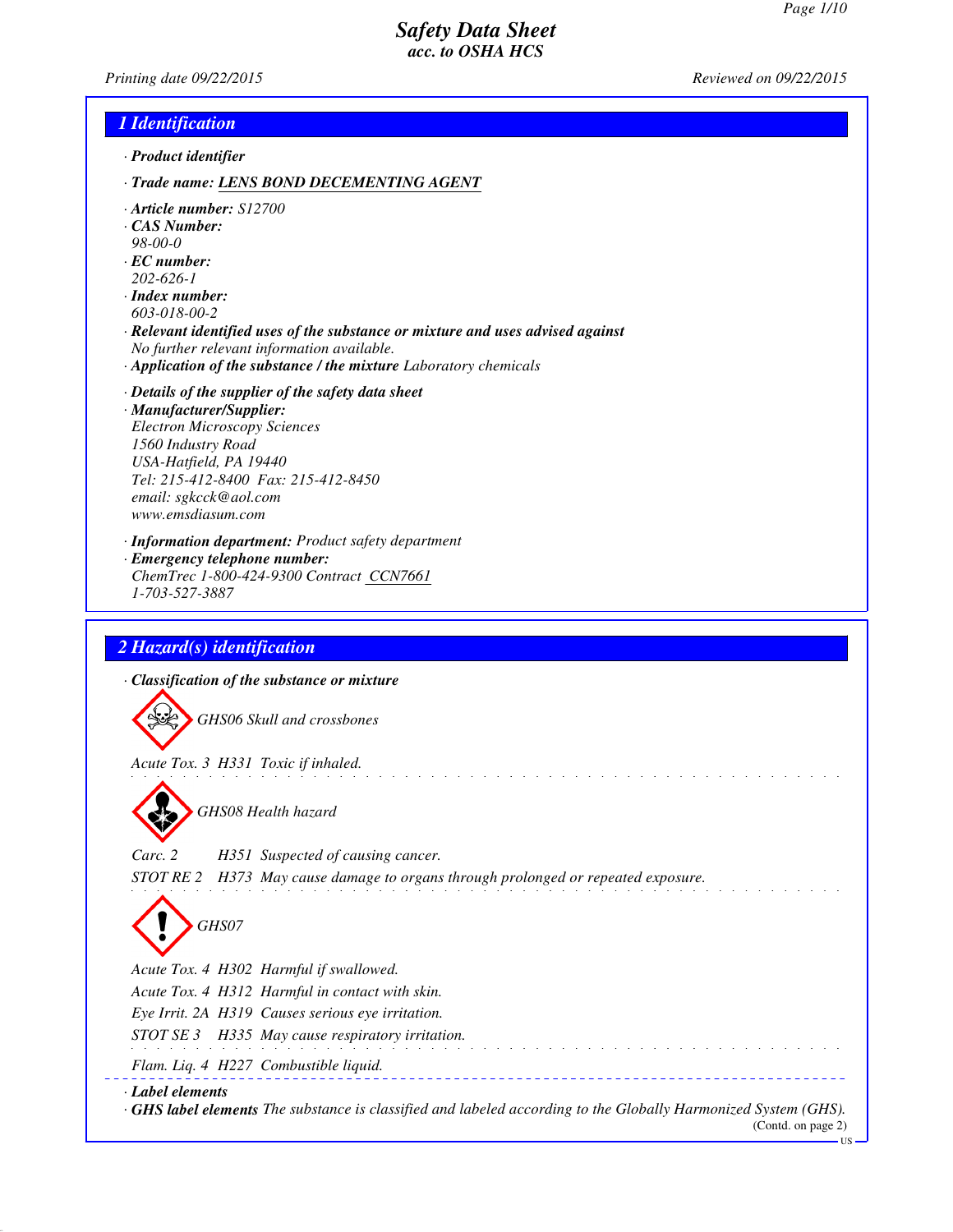*Printing date 09/22/2015 Reviewed on 09/22/2015*

*Trade name: LENS BOND DECEMENTING AGENT*



(Contd. on page 3)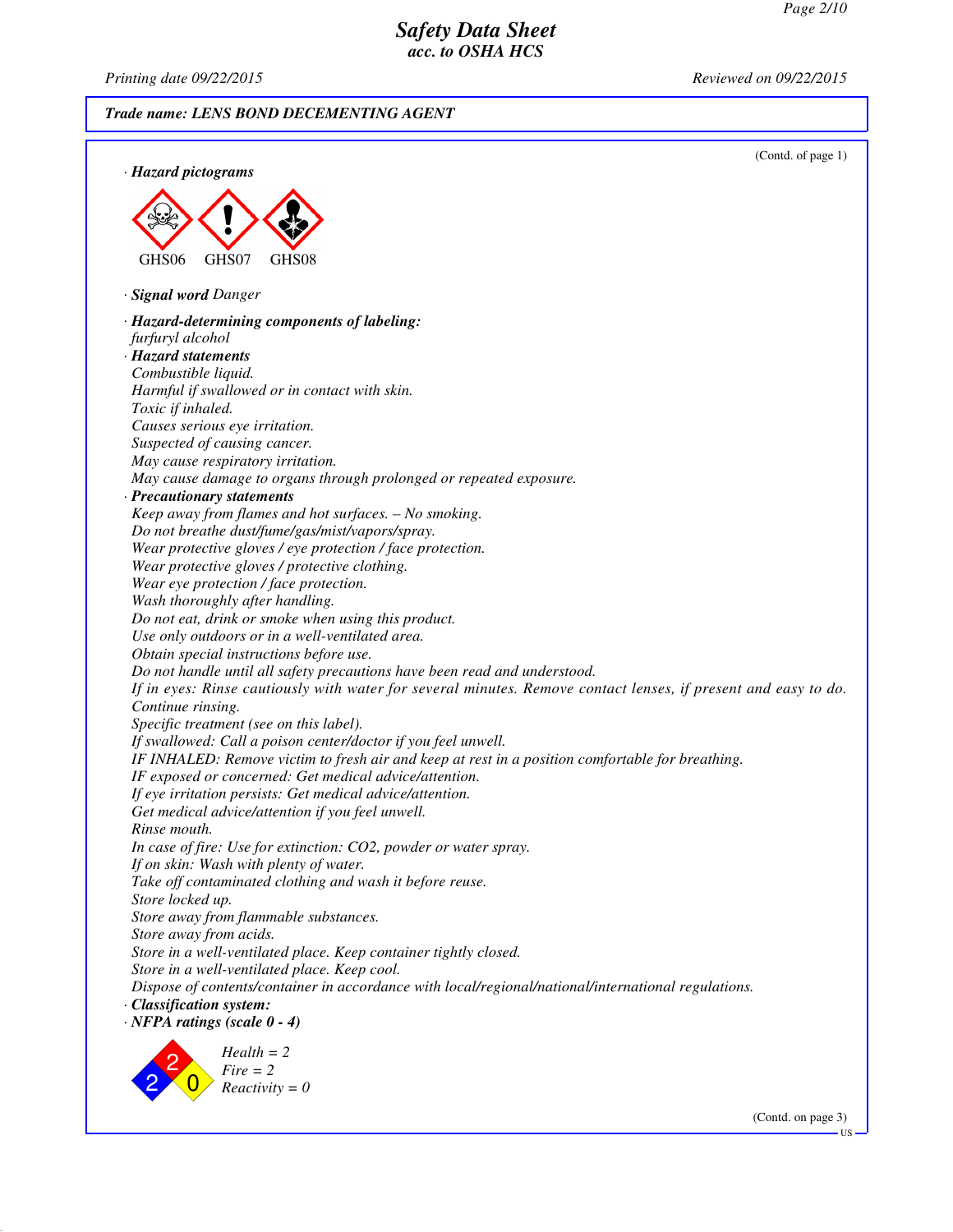*Printing date 09/22/2015 Reviewed on 09/22/2015*

### *Trade name: LENS BOND DECEMENTING AGENT*

(Contd. of page 2)

*· HMIS-ratings (scale 0 - 4)*



*· Other hazards*

*· Results of PBT and vPvB assessment*

*· PBT: Not applicable.*

*· vPvB: Not applicable.*

#### *3 Composition/information on ingredients*

- *· Chemical characterization: Substances*
- *· CAS No. Description*

*98-00-0 furfuryl alcohol*

- *· Identification number(s)*
- *· EC number: 202-626-1*
- *· Index number: 603-018-00-2*

### *4 First-aid measures*

#### *· Description of first aid measures*

*· General information:*

*Immediately remove any clothing soiled by the product.*

*Symptoms of poisoning may even occur after several hours; therefore medical observation for at least 48 hours after the accident.*

*Remove breathing apparatus only after contaminated clothing have been completely removed.*

*In case of irregular breathing or respiratory arrest provide artificial respiration.*

*· After inhalation:*

*Supply fresh air or oxygen; call for doctor.*

*In case of unconsciousness place patient stably in side position for transportation.*

- *· After skin contact: Immediately wash with water and soap and rinse thoroughly.*
- *· After eye contact:*
- *Rinse opened eye for several minutes under running water. If symptoms persist, consult a doctor.*
- *· After swallowing: Immediately call a doctor.*
- *· Information for doctor:*
- *· Most important symptoms and effects, both acute and delayed No further relevant information available.*
- *· Indication of any immediate medical attention and special treatment needed*
- *No further relevant information available.*

# *5 Fire-fighting measures*

- *· Extinguishing media*
- *· Suitable extinguishing agents:*
- *CO2, extinguishing powder or water spray. Fight larger fires with water spray or alcohol resistant foam. · Special hazards arising from the substance or mixture No further relevant information available.*
- *· Advice for firefighters*
- *· Protective equipment: Mouth respiratory protective device.*

(Contd. on page 4)

US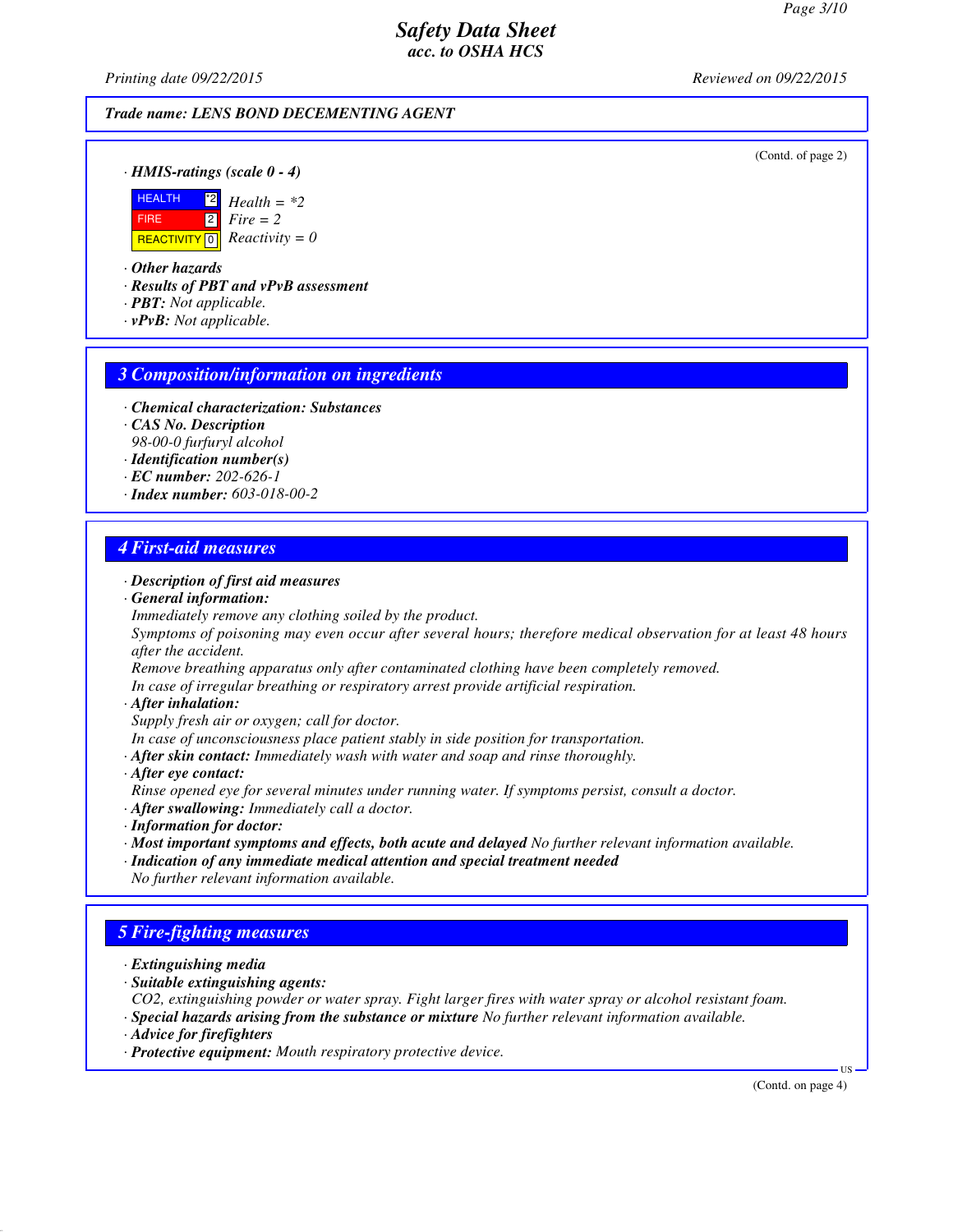*Printing date 09/22/2015 Reviewed on 09/22/2015*

#### *Trade name: LENS BOND DECEMENTING AGENT*

(Contd. of page 3)

# *6 Accidental release measures*

- *· Personal precautions, protective equipment and emergency procedures Not required.*
- *· Environmental precautions: Dilute with plenty of water. Do not allow to enter sewers/ surface or ground water.*
- *· Methods and material for containment and cleaning up: Absorb with liquid-binding material (sand, diatomite, acid binders, universal binders, sawdust). Dispose contaminated material as waste according to item 13. Ensure adequate ventilation.*
- *· Reference to other sections See Section 7 for information on safe handling. See Section 8 for information on personal protection equipment. See Section 13 for disposal information.*

## *7 Handling and storage*

#### *· Handling:*

*· Precautions for safe handling Ensure good ventilation/exhaustion at the workplace. Open and handle receptacle with care. Prevent formation of aerosols. · Information about protection against explosions and fires: Protect from heat.*

*Keep respiratory protective device available.*

- *· Conditions for safe storage, including any incompatibilities*
- *· Storage:*
- *· Requirements to be met by storerooms and receptacles: No special requirements.*
- *· Information about storage in one common storage facility: Not required.*
- *· Further information about storage conditions:*
- *Keep receptacle tightly sealed.*

*Protect from heat and direct sunlight.*

*· Specific end use(s) No further relevant information available.*

### *8 Exposure controls/personal protection*

*· Additional information about design of technical systems: No further data; see item 7.*

*· Control parameters*

*· Components with limit values that require monitoring at the workplace:*

#### *98-00-0 furfuryl alcohol*

- *PEL Long-term value: 200 mg/m³, 50 ppm*
- *REL Short-term value: 60 mg/m³, 15 ppm Long-term value: 40 mg/m³, 10 ppm Skin TLV Short-term value: 60 mg/m³, 15 ppm*
- *Long-term value: 40 mg/m³, 10 ppm Skin*

*· Additional information: The lists that were valid during the creation were used as basis.*

(Contd. on page 5)

US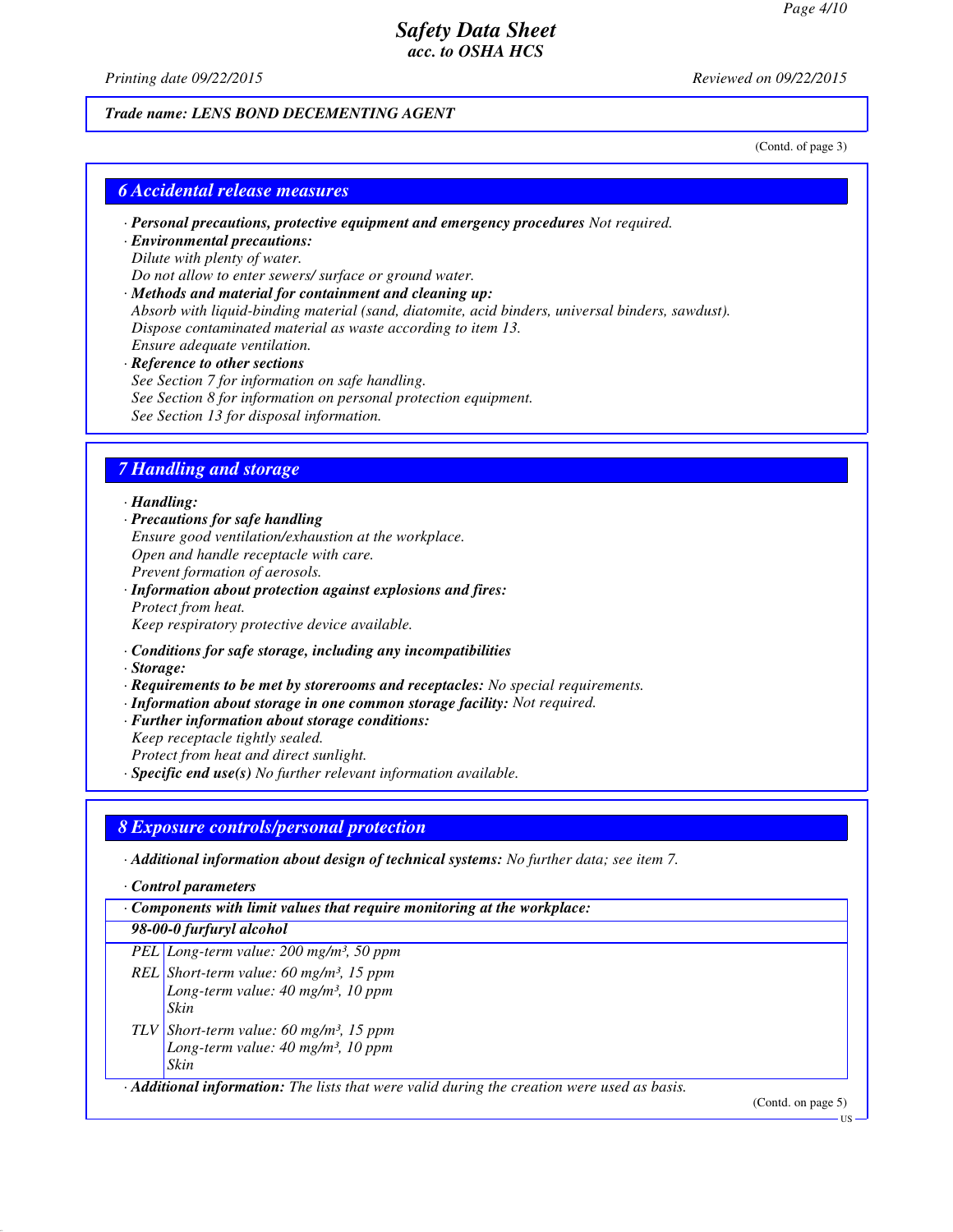*Printing date 09/22/2015 Reviewed on 09/22/2015*

#### *Trade name: LENS BOND DECEMENTING AGENT*

(Contd. of page 4)

US

- *· Exposure controls*
- *· Personal protective equipment:*

*· General protective and hygienic measures: Keep away from foodstuffs, beverages and feed. Immediately remove all soiled and contaminated clothing. Wash hands before breaks and at the end of work. Store protective clothing separately. Avoid contact with the eyes. Avoid contact with the eyes and skin.*

*· Breathing equipment:*

*In case of brief exposure or low pollution use respiratory filter device. In case of intensive or longer exposure use respiratory protective device that is independent of circulating air.*

*· Protection of hands:*



*Protective gloves*

*The glove material has to be impermeable and resistant to the product/ the substance/ the preparation. Due to missing tests no recommendation to the glove material can be given for the product/ the preparation/ the chemical mixture.*

*Selection of the glove material on consideration of the penetration times, rates of diffusion and the degradation · Material of gloves*

*The selection of the suitable gloves does not only depend on the material, but also on further marks of quality and varies from manufacturer to manufacturer.*

*· Penetration time of glove material*

*The exact break through time has to be found out by the manufacturer of the protective gloves and has to be observed.*

*· Eye protection:*



*Tightly sealed goggles*

| · Information on basic physical and chemical properties |                                                            |  |
|---------------------------------------------------------|------------------------------------------------------------|--|
| · General Information                                   |                                                            |  |
| $\cdot$ Appearance:                                     |                                                            |  |
| Form:                                                   | Liquid                                                     |  |
| Color:                                                  | Dark green                                                 |  |
| $\cdot$ Odor:                                           | Mild                                                       |  |
| · Odour threshold:                                      | Not determined.                                            |  |
| $\cdot$ pH-value:                                       | Not determined.                                            |  |
| $\cdot$ Change in condition                             |                                                            |  |
| <b>Melting point/Melting range:</b>                     | $-31 °C (-24 °F)$                                          |  |
| <b>Boiling point/Boiling range:</b>                     | 171/1000 mbar ${}^{\circ}C$ (340/1832 mbar ${}^{\circ}F$ ) |  |
| · Flash point:                                          | 75 °C (167 °F)                                             |  |
| · Flammability (solid, gaseous):                        | Not flammable.                                             |  |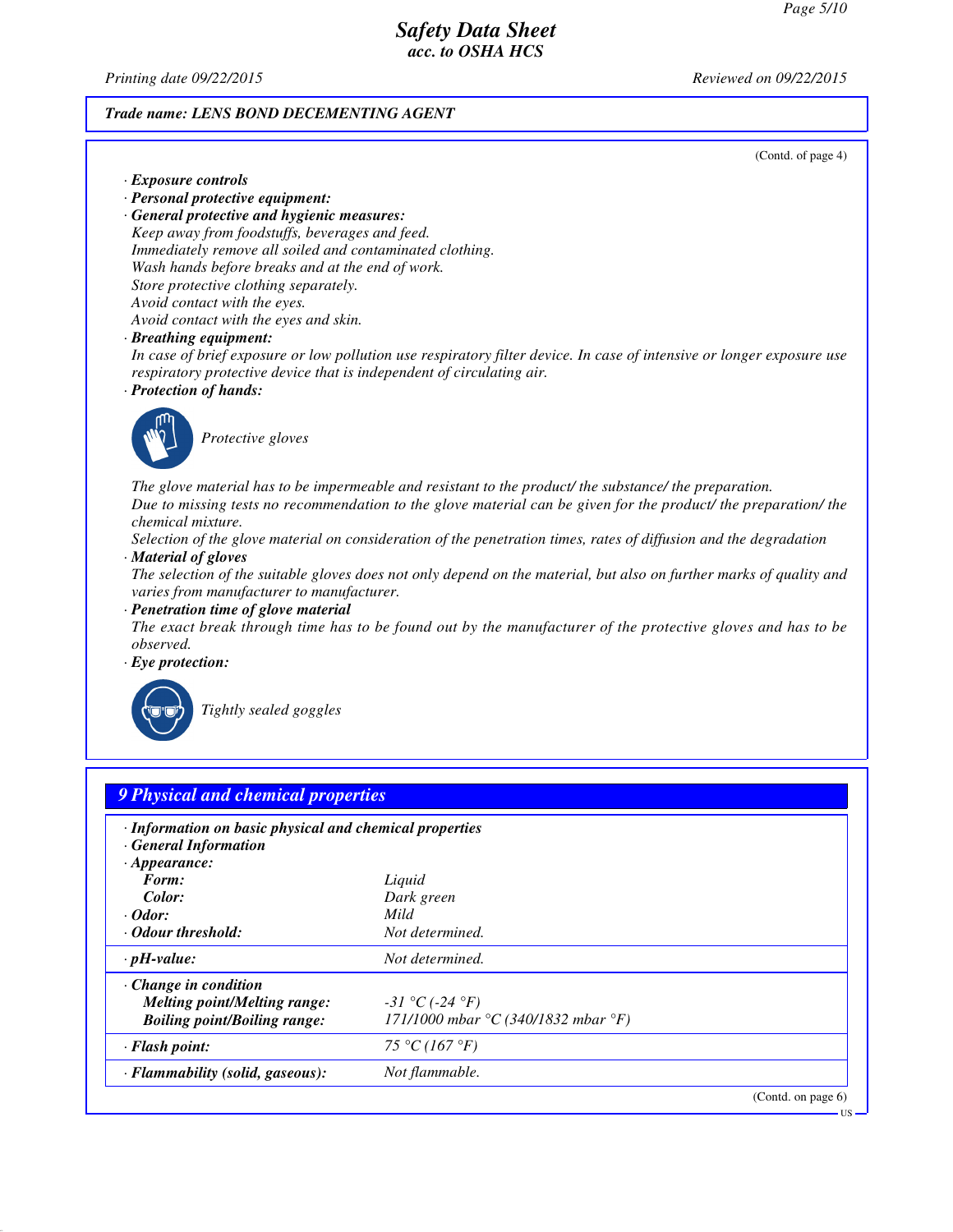*Printing date 09/22/2015 Reviewed on 09/22/2015*

### *Trade name: LENS BOND DECEMENTING AGENT*

|                                                                       |                                            | (Contd. of page 5) |
|-----------------------------------------------------------------------|--------------------------------------------|--------------------|
| · Ignition temperature:                                               | 390 °C (734 °F)                            |                    |
| · Decomposition temperature:                                          | Not determined.                            |                    |
| · Auto igniting:                                                      | Not determined.                            |                    |
| · Danger of explosion:                                                | Not determined.                            |                    |
| · Explosion limits:                                                   |                                            |                    |
| Lower:                                                                | $1.8$ Vol $\%$                             |                    |
| <b>Upper:</b>                                                         | $16.3$ Vol $%$                             |                    |
| $\cdot$ Vapor pressure at 20 $\rm{^{\circ}C}$ (68 $\rm{^{\circ}F}$ ): | $0.53$ hPa                                 |                    |
| $\cdot$ Density at 20 $\degree$ C (68 $\degree$ F):                   | $1.1296$ g/cm <sup>3</sup> (9.427 lbs/gal) |                    |
| $\cdot$ Relative density                                              | Not determined.                            |                    |
| · Vapour density                                                      | Not determined.                            |                    |
| · Evaporation rate                                                    | Not determined.                            |                    |
| · Solubility in / Miscibility with                                    |                                            |                    |
| Water:                                                                | Fully miscible.                            |                    |
| · Partition coefficient (n-octanol/water): Not determined.            |                                            |                    |
| $\cdot$ Viscosity:                                                    |                                            |                    |
| Dynamic:                                                              | Not determined.                            |                    |
| Kinematic:                                                            | Not determined.                            |                    |
| Organic solvents:                                                     | $0.0\%$                                    |                    |
| Other information                                                     | No further relevant information available. |                    |

# *10 Stability and reactivity*

- *· Reactivity*
- *· Chemical stability*
- *· Thermal decomposition / conditions to be avoided: No decomposition if used according to specifications.*
- *· Possibility of hazardous reactions No dangerous reactions known.*
- *· Conditions to avoid No further relevant information available.*
- *· Incompatible materials: No further relevant information available.*
- *· Hazardous decomposition products: No dangerous decomposition products known.*

# *11 Toxicological information*

*· Information on toxicological effects*

*· Acute toxicity:*

*· LD/LC50 values that are relevant for classification:*

#### *98-00-0 furfuryl alcohol*

*Oral LD50 160 mg/kg (mouse)*

*Dermal LD50 400 mg/kg (rabbit)*

- *· Primary irritant effect:*
- *· on the skin: No irritant effect.*
- *· on the eye: Irritating effect.*
- *· Sensitization: No sensitizing effects known.*

(Contd. on page 7)

US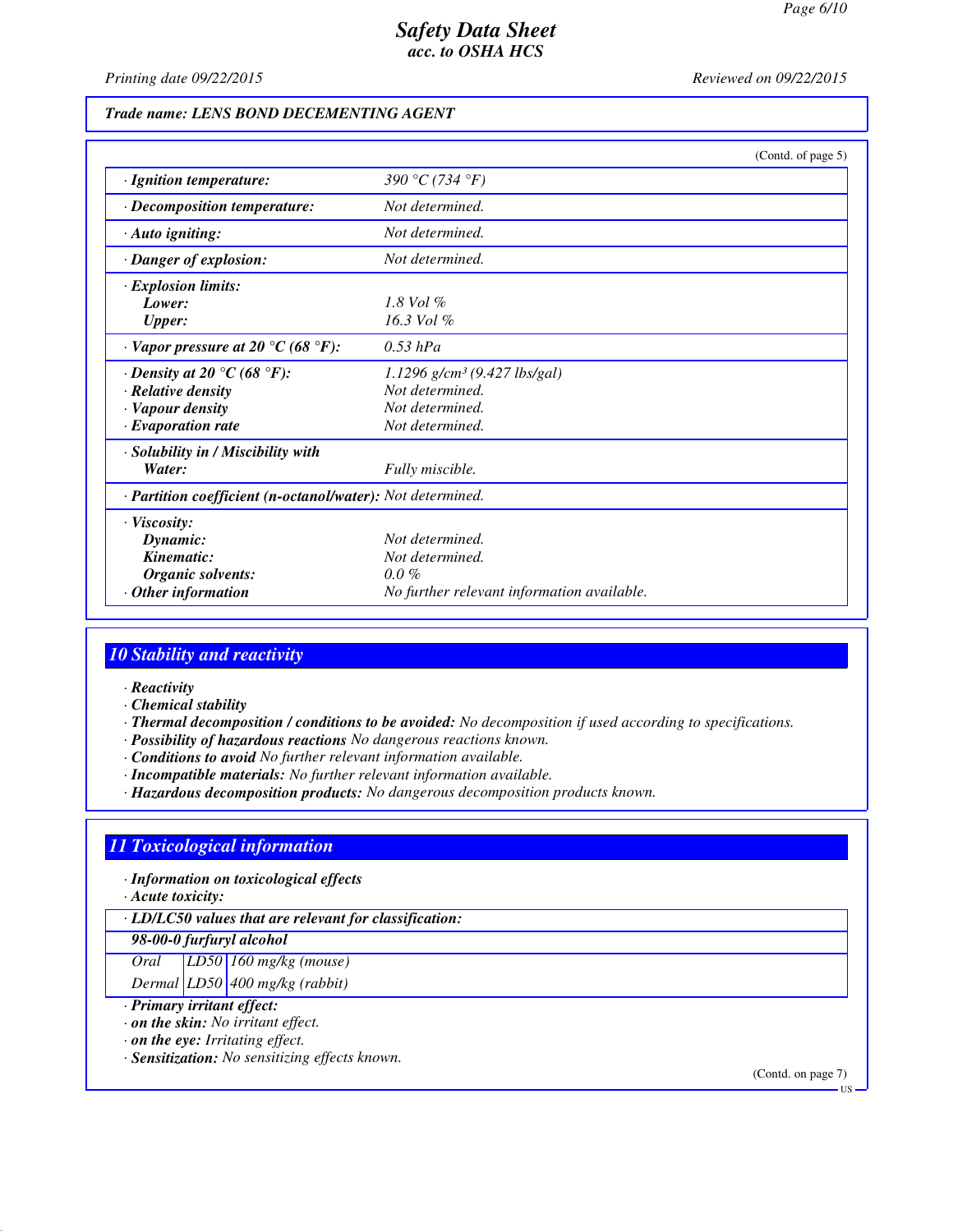*Printing date 09/22/2015 Reviewed on 09/22/2015*

### *Trade name: LENS BOND DECEMENTING AGENT*

(Contd. of page 6)

- *· Additional toxicological information:*
- *· Carcinogenic categories*
- *· IARC (International Agency for Research on Cancer)*

*Substance is not listed.*

*· NTP (National Toxicology Program)*

*Substance is not listed.*

*· OSHA-Ca (Occupational Safety Health Administration)*

*Substance is not listed.*

# *12 Ecological information*

- *· Toxicity*
- *· Aquatic toxicity: No further relevant information available.*
- *· Persistence and degradability No further relevant information available.*
- *· Behavior in environmental systems:*
- *· Bioaccumulative potential No further relevant information available.*
- *· Mobility in soil No further relevant information available.*
- *· Additional ecological information:*

*· General notes:*

*Water hazard class 1 (Assessment by list): slightly hazardous for water*

*Do not allow undiluted product or large quantities of it to reach ground water, water course or sewage system.*

- *· Results of PBT and vPvB assessment*
- *· PBT: Not applicable.*
- *· vPvB: Not applicable.*
- *· Other adverse effects No further relevant information available.*

# *13 Disposal considerations*

*· Waste treatment methods*

*· Recommendation:*

*Must not be disposed of together with household garbage. Do not allow product to reach sewage system.*

- *· Uncleaned packagings:*
- *· Recommendation: Disposal must be made according to official regulations.*
- *· Recommended cleansing agent: Water, if necessary with cleansing agents.*

| $\cdot$ UN-Number               |                         |  |
|---------------------------------|-------------------------|--|
| · DOT, ADR, IMDG, IATA          | <i>UN2874</i>           |  |
| $\cdot$ UN proper shipping name |                         |  |
| $\cdot$ <i>DOT</i>              | Furfuryl alcohol        |  |
| $-ADR$                          | 2874 Furfuryl alcohol   |  |
| $\cdot$ IMDG, IATA              | <b>FURFURYL ALCOHOL</b> |  |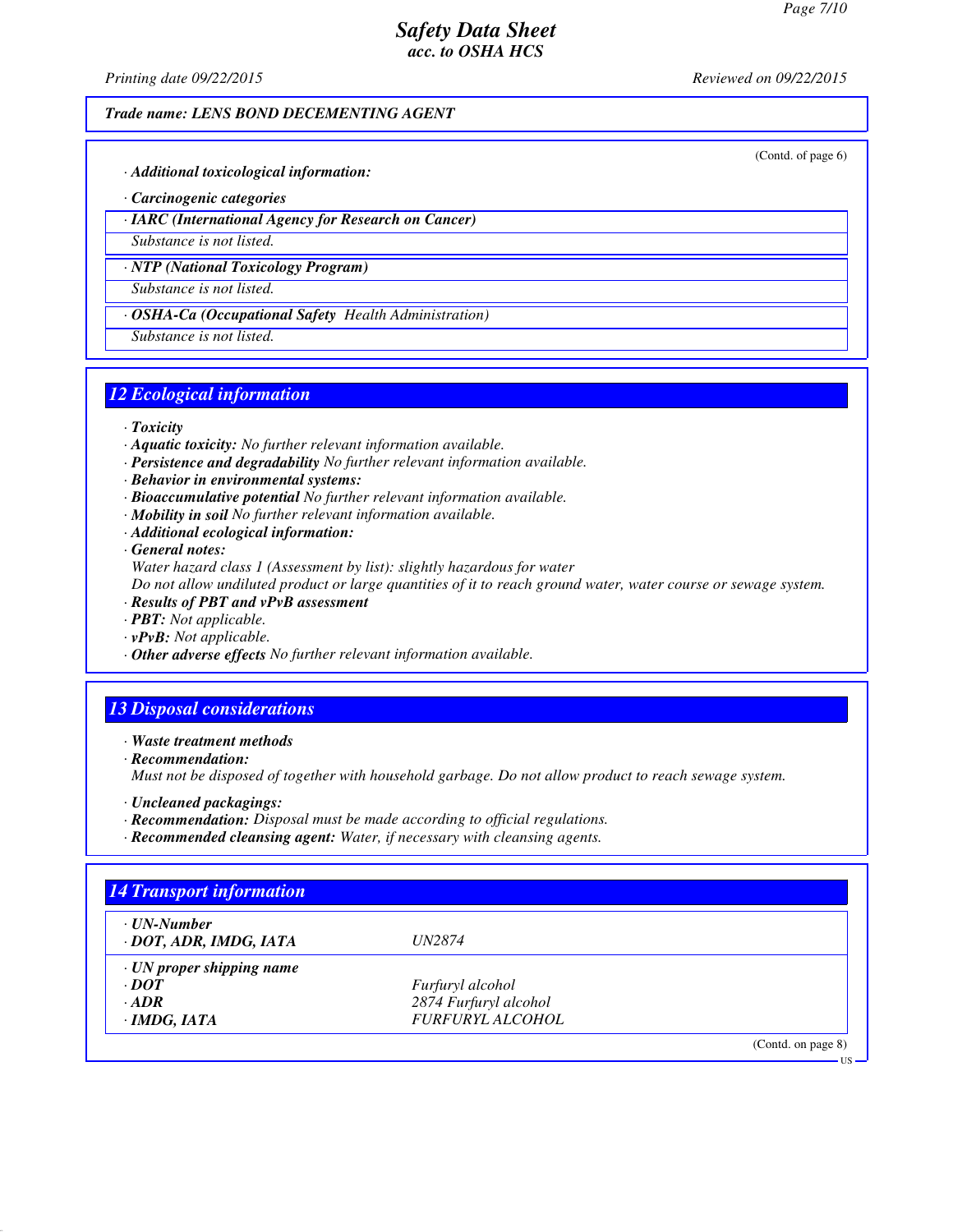*Printing date 09/22/2015 Reviewed on 09/22/2015*

# *Trade name: LENS BOND DECEMENTING AGENT*

|                                            | (Contd. of page 7)                                |
|--------------------------------------------|---------------------------------------------------|
| · Transport hazard class(es)               |                                                   |
| $\cdot$ DOT                                |                                                   |
|                                            |                                                   |
|                                            |                                                   |
|                                            |                                                   |
|                                            |                                                   |
| $\cdot$ Class                              | 6.1 Toxic substances                              |
| $\cdot$ Label                              | 6.1                                               |
| · ADR, IMDG, IATA                          |                                                   |
|                                            |                                                   |
|                                            |                                                   |
| · Class                                    | 6.1 Toxic substances                              |
| · Label                                    | 6.1                                               |
| · Packing group                            |                                                   |
| · DOT, ADR, IMDG, IATA                     | III                                               |
| · Environmental hazards:                   |                                                   |
| · Marine pollutant:                        | N <sub>O</sub>                                    |
| · Special precautions for user             | Warning: Toxic substances                         |
| · Danger code (Kemler):                    | 60                                                |
| · EMS Number:                              | $F-A, S-A$                                        |
| Transport in bulk according to Annex II of |                                                   |
| <b>MARPOL73/78 and the IBC Code</b>        | Not applicable.                                   |
| · Transport/Additional information:        |                                                   |
| $\cdot$ DOT                                |                                                   |
| · Quantity limitations                     | On passenger aircraft/rail: 60 L                  |
|                                            | On cargo aircraft only: 220 L                     |
| $-ADR$                                     |                                                   |
| $\cdot$ Excepted quantities (EQ)           | Code: E1                                          |
|                                            | Maximum net quantity per inner packaging: 30 ml   |
|                                            | Maximum net quantity per outer packaging: 1000 ml |
| ∙IMDG                                      |                                                   |
| $\cdot$ Limited quantities (LQ)            | 5L                                                |
| $\cdot$ Excepted quantities (EQ)           | Code: E1                                          |
|                                            | Maximum net quantity per inner packaging: 30 ml   |
|                                            | Maximum net quantity per outer packaging: 1000 ml |
| · UN "Model Regulation":                   | UN2874, Furfuryl alcohol, 6.1, III                |

(Contd. on page 9)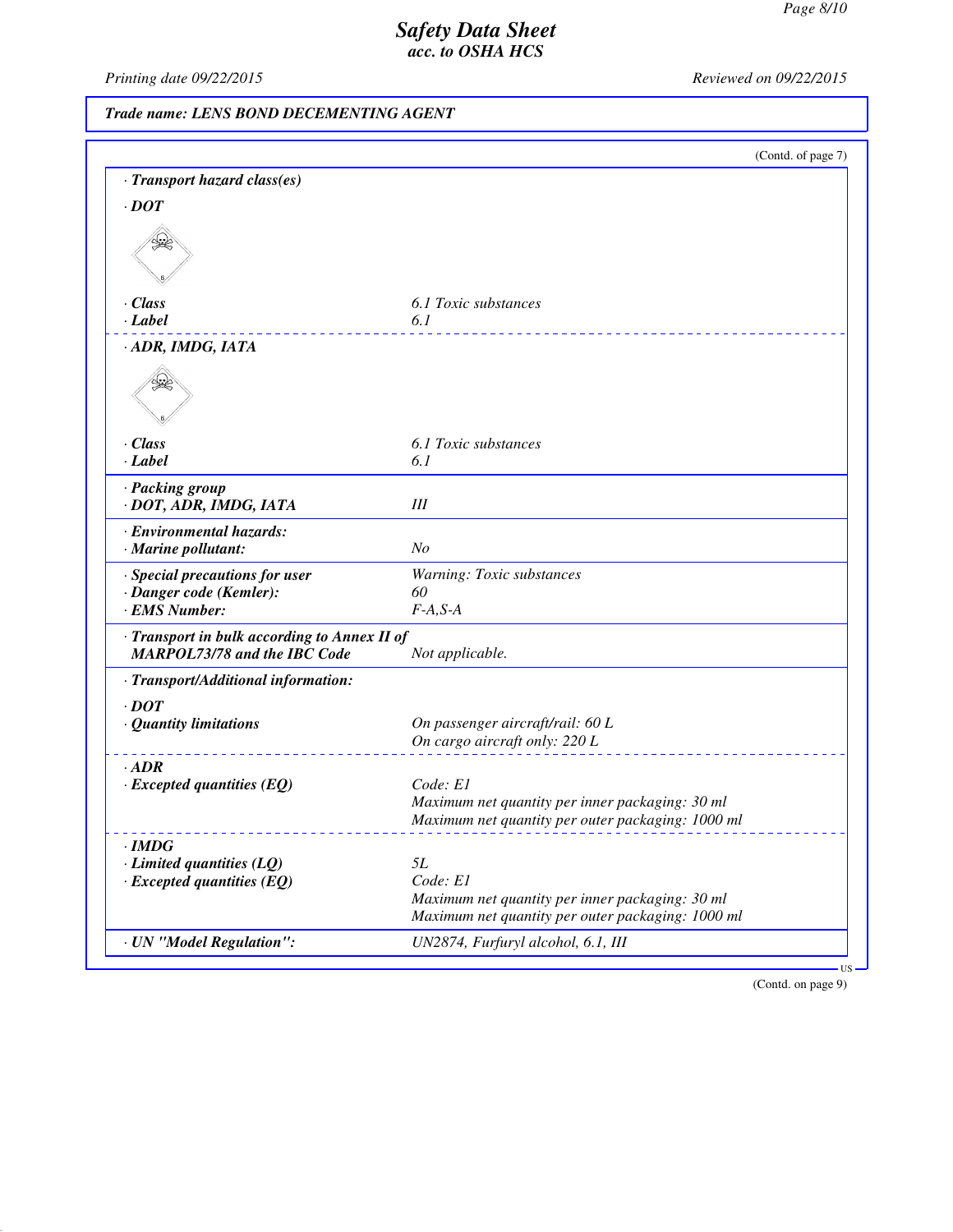*Printing date 09/22/2015 Reviewed on 09/22/2015*

#### *Trade name: LENS BOND DECEMENTING AGENT*

(Contd. of page 8)

### *15 Regulatory information*

*· Safety, health and environmental regulations/legislation specific for the substance or mixture · Sara*

*· Section 355 (extremely hazardous substances):*

*Substance is not listed.*

*· Section 313 (Specific toxic chemical listings):*

*Substance is not listed.*

*· TSCA (Toxic Substances Control Act):*

*Substance is listed. · Proposition 65*

*· Chemicals known to cause cancer:*

*Substance is not listed.*

*· Chemicals known to cause reproductive toxicity for females:*

*Substance is not listed.*

*· Chemicals known to cause reproductive toxicity for males:*

*Substance is not listed.*

*· Chemicals known to cause developmental toxicity:*

*Substance is not listed.*

*· Carcinogenic categories*

*· EPA (Environmental Protection Agency)*

*Substance is not listed.*

*· TLV (Threshold Limit Value established by ACGIH)*

*Substance is not listed.*

*· NIOSH-Ca (National Institute for Occupational Safety and Health)*

*Substance is not listed.*

*· GHS label elements The substance is classified and labeled according to the Globally Harmonized System (GHS). · Hazard pictograms*



*· Signal word Danger*

*· Hazard-determining components of labeling: furfuryl alcohol · Hazard statements Combustible liquid. Harmful if swallowed or in contact with skin. Toxic if inhaled. Causes serious eye irritation. Suspected of causing cancer. May cause respiratory irritation. May cause damage to organs through prolonged or repeated exposure. · Precautionary statements Keep away from flames and hot surfaces. – No smoking.*

(Contd. on page 10)

US